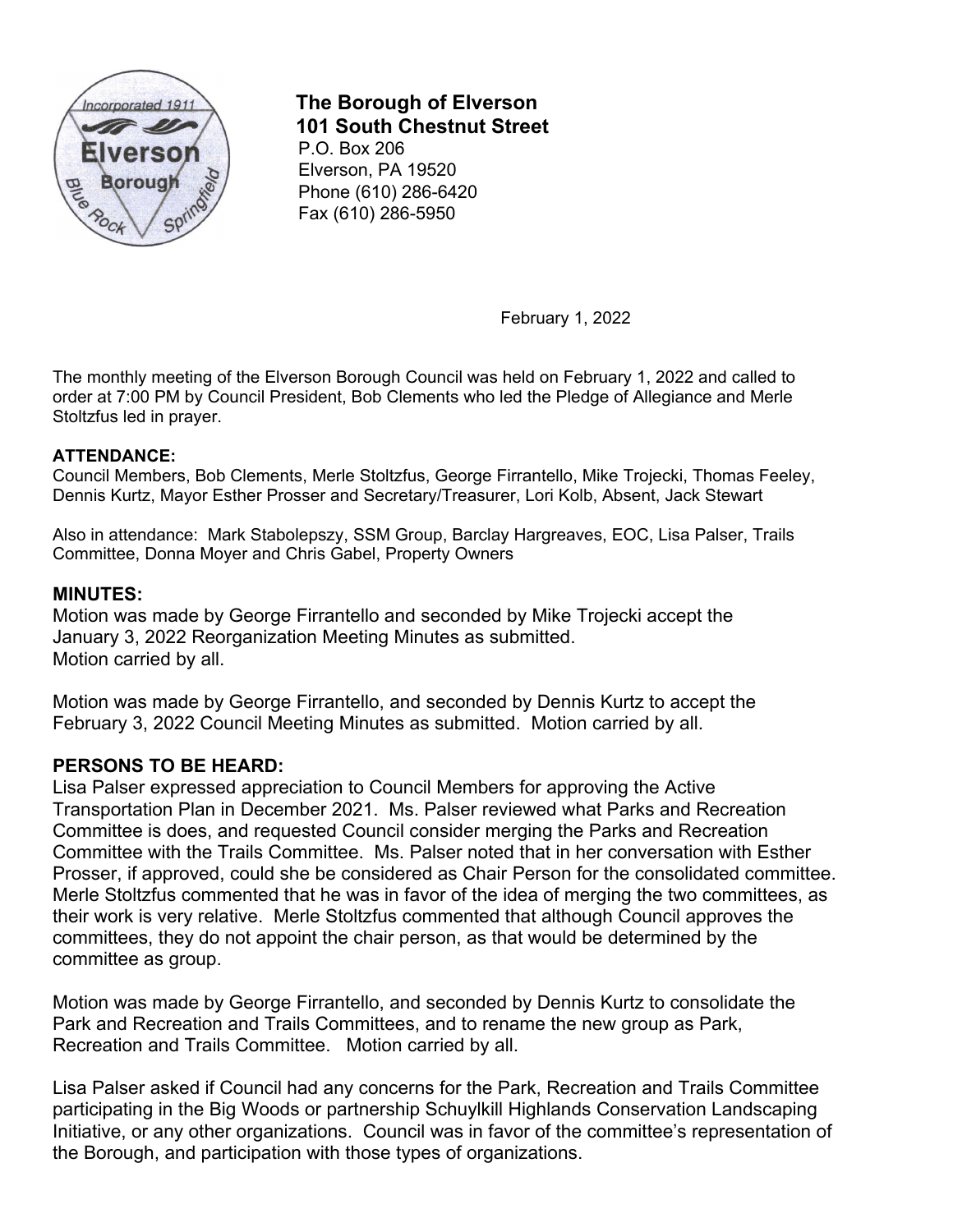Lisa Palser asked if there has been a trails fund account established, to which George Firrantello confirmed there has been an account established. Ms. Palser suggested there is a matching grant coming up through the Chester County Parks and Preservation, which could be applied for. Ms. Palser reported that the Borough portion to begin work on the Blue Rock trail would be estimated to be approximately \$15,000, and that some of that work could be done by volunteers, however paperwork would need to be filed to establish the easement first. Ms. Palser said once the easement is established, there would need to be work started to begin clearing, edging, and providing signage for the trail. Ms. Palser also mentioned there is an AARP grant, which could be used to improve the West end of the Hopewell Spur trail.

Motion was made by George Firrantello seconded by Merle Stoltzfus to move up to \$15,000 from the GFMM account into the Trails Fund Account, subject to the Park, Recreation and Trails Committee being awarded the grant through the Chester County Parks and Preservation. Motion carried by all.

Lisa Palser explained that many other Park Committees use volunteers, and asked if Council was in favor of using volunteers. Council agreed that they are in favor of using volunteers. Ms. Palser said she will provide a draft waiver document for volunteers for Council's consideration.

### **TREASURERS REPORT:**

Motion was made by Mike Trojecki, and seconded by Dennis Kurtz, to accept the Treasurers Report and pay bills as presented. Motion carried by all.

George Firrantello reviewed the status of all Borough fund accounts, and additional information regarding the ARPA funds.

#### **PRESIDENTS REPORT:**

Bob Clements reviewed the letter received from Voter Services, explaining that Esther Prosser had enough write in votes to be elected to the position of tax collector, however she has declined the positon, as there is no Borough tax. Council agreed that since the position is vacant, the topic will be tabled until such time as additional information is received.

Bob Clements reviewed the information included in the letter received from Whitford Corporation in regard to the application which they have submitted to the PA DEP. Mr. Clements said that he will let the PADEP advise Council as to any action needed by the Borough.

#### **MAYOR REPORT:**

Esther Prosser provided an update on the Neighborhood Watch Committee. Ms. Prosser reported she has recruited 24 members, and is hoping to recruit an additional 12 members.

Esther Prosser reported that she has contacted the PA State Police, regarding a dog attack which occurred in the Borough. Ms. Prosser said this did not appear to be the first incident where the dog has gotten away. Ms. Prosser is hopeful that this situation can be resolved as soon as possible.

Esther Prosser said that the Brick Lane Church has been allowing space for indoor pickle ball, and mentioned that one of the participants in the group said that the TV Elementary Center could be a possible location for indoor games, however the school would require a certificate of insurance for this activity. Lori Kolb mentioned that she has been in touch with the Borough's insurance company, and the off-site activity would not be something that would be covered under the Borough's policy. Council agreed that coverage could not be provided for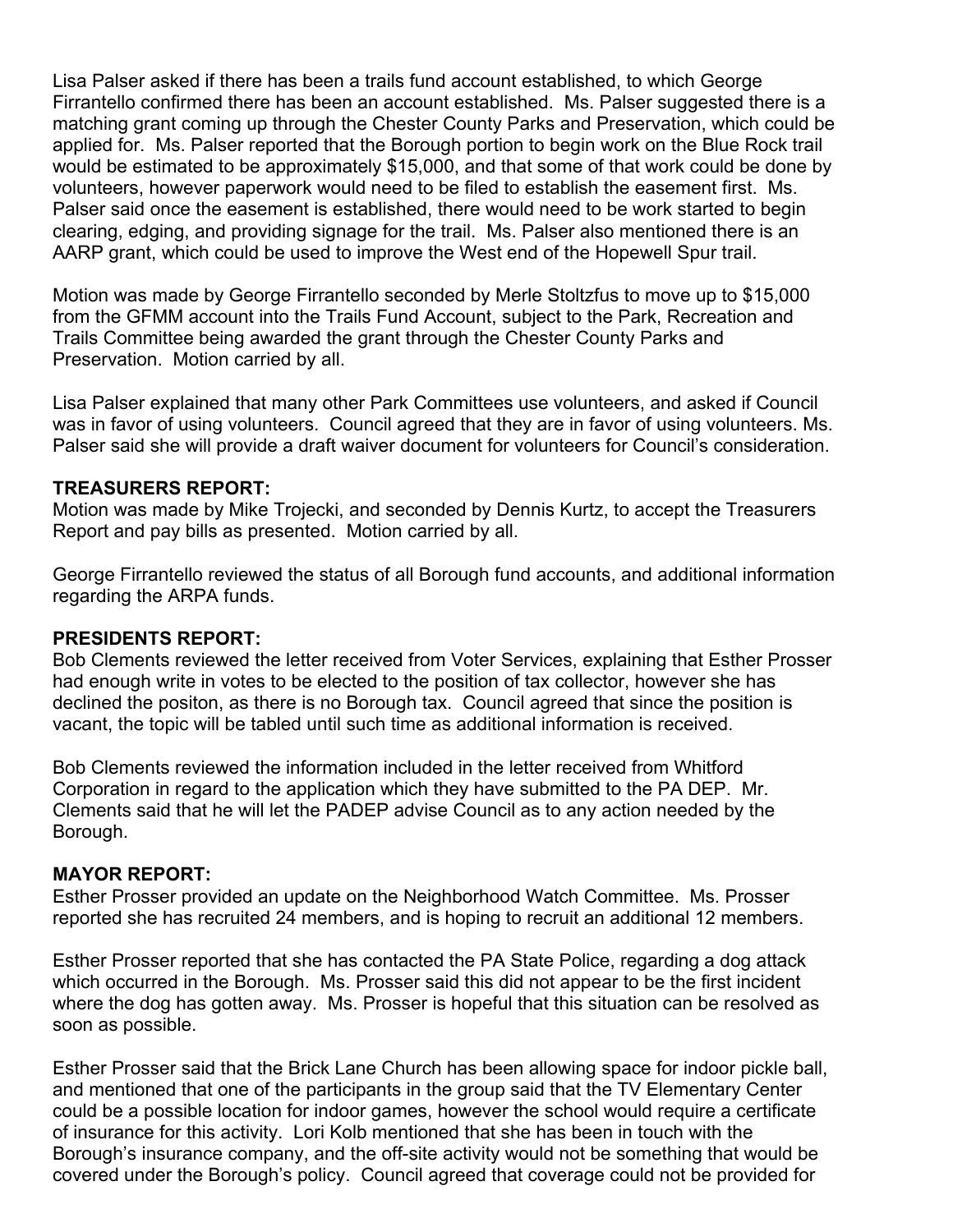this off-site activity.

Bob Clements read apology letters from those who vandalized some of the property's in Summerfield. There were no further comments from Council on this topic.

# **BUILDING, GROUNDS STREETS AND LIGHTS:**

Tom Feeley mentioned he is waiting for the electrician to provide a quote for the work needed to install the security system at the park. Mr. Feeley said that after speaking with the representative at ICU Security, the system originally planned for could be upgraded to an eight camera box, so that four could be placed at the park, and additional cameras could be placed at the Borough Hall. Council was in agreement to upgrading to the box to accommodate eight cameras.

Tom Feeley said that he is also waiting for a quote to add new dusk to dawn lighting in the gazebos, which would have covers to protect them from being vandalized. Mr. Feeley expressed this new lighting would provide the ability for neighborhood watch to be able to see into the park area at night.

Tom Feeley suggested that we could request an increase police presence, due to vandalism in the Borough. Barclay Hargreaves said he would speak with Lieutenant Donahue regarding more frequent Police presence.

# **STATE POLICE:**

Bob Clements reviewed both the December and January PA State Police reports. There were no concerns.

# **EMERGENCY MANGEMENT:**

Barclay Hargreaves expressed appreciation to Council for re-appointing him as the Borough's Emergency Operations Coordinator, and introduced his self to new Council Members. Mr. Hargreaves reviewed the effects of the hospital closures on the EMS System. Mr. Hargreaves informed Council that when an ambulance is called, either BLS or ALS will respond, and said more units have been added due to the hospital closures, and assured Council that Medic 93 is still running. Mr. Hargreaves reviewed the information provided regarding the hospital closures, and the situational report from the Department of Emergency Services, explaining how they are mitigating the hospital closure situation. Mr. Hargreaves reported that the closures are putting a major stress on the local EMS services, because it takes the EMS units outside of their area, and the longer wait time for staying with a patient until they can be turned over to the hospitals has also become a concern. Mr. Hargreaves said that MICU units have also been added to the area to assist. George Firrantello reported that he and Tom Feeley attended the meeting at Honey Brook Borough in person and Bob Clements participated via zoom, which was organized to help to support the EHBEMS. Mr. Firrantello said that a formula was provided by the executive director of the EHBEMS, regarding allotment of funds needed from Municipalities to support the organization, based on calls and population. Bob Clements suggested Council consider forming a small committee to work on a future plan for appropriating a portion of the ARPA funding for EMS services. George Firrantello, Merle Stoltzfus and Dennis Kurtz volunteered to form the committee to review proposed funding in support of the EHBEMS. Mr. Firrantello said that a second meeting is being held at the Honey Brook Borough in support of the EHBEMS on February 3rd.

# **ENGINEERING:**

Mark Stabolepszy asked Council if they are planning the Park Avenue road improvements for 2022. George Firrantello confirmed that the Park Avenue road work was included in the 2022 Budget. Lori Kolb confirmed that the improvements were planned to be an overlay on the